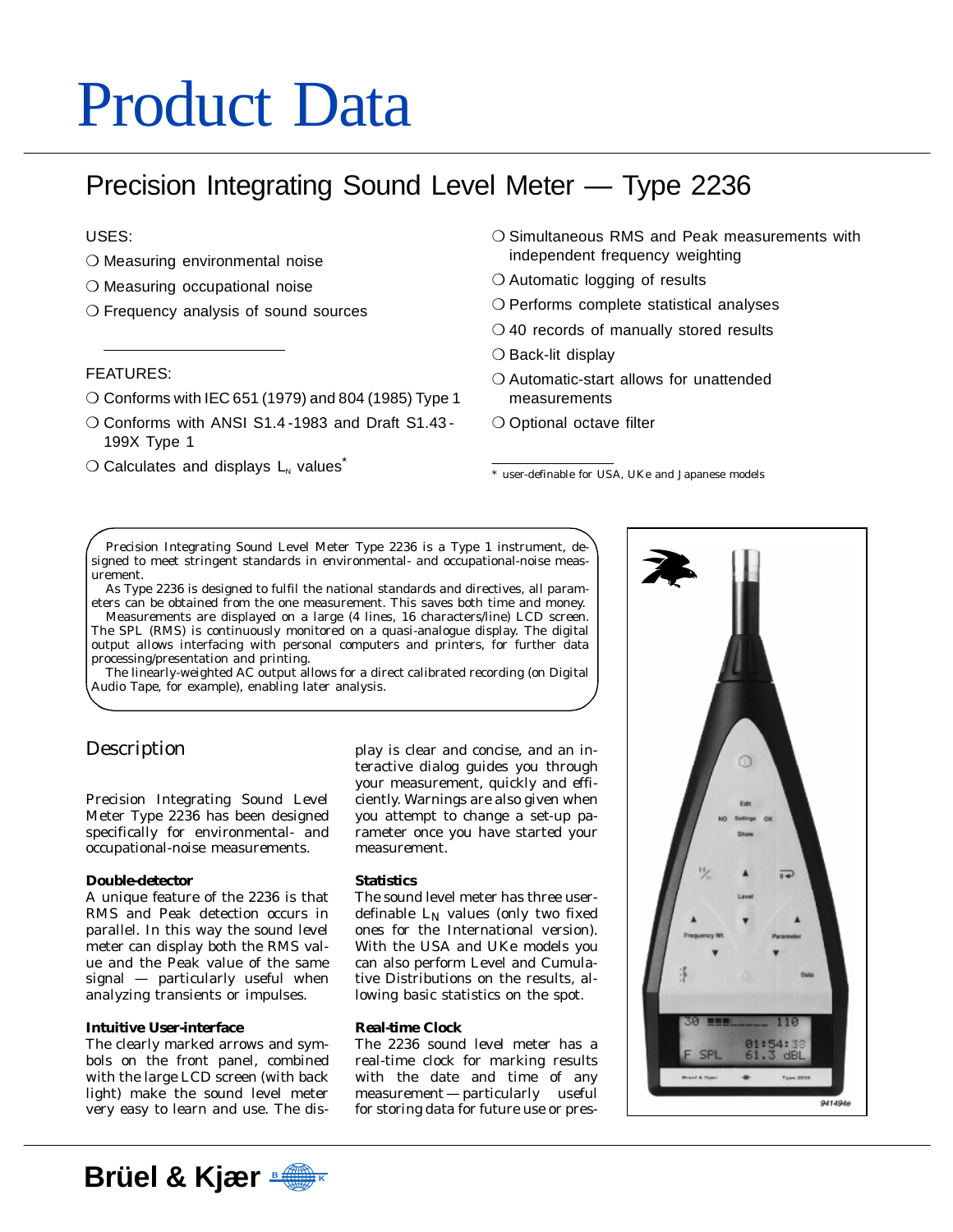

*Fig.1 System setup for printing, recording and transferring results from the sound level meter*

entation. The clock can be set directly from the front panel of the sound level meter, or over the digital interface.

# **Auto-start**

The real-time clock has a timer feature which allows you to set up the sound level meter so that it automatically starts measuring at a predefined point in time (up to one month ahead) .

# **Data Storage & Processing**

For each individual measurement, the sound level meter logs the time, L<sub>eq</sub>, and depending on the version, MaxL and MaxP, or  $L_{10}$  and  $L_{90}$ . This information is stored as a set. You can store up to 21600 sets of results (for example, 6 hrs logging at 1 s intervals) in the sound level meter's 128Kbyte non-volatile memory. These results can be transferred in a spreadsheet-compatible format via the built-in serial interface to a PC for additional analysis or graphical presentation.

# **Interfacing to External Devices**

The sound level meter communicates to external devices via the interface. By using the 9-pole to LEMO Cable AO 0404, and 9-pole Cable with 25 pole Adaptor AO 1386 you can easily connect the sound level meter to Graphics Printer Type 2318, a PC or a serial printer.

The AC output of the sound level meter can also be connected to a DAT recorder via LEMO to BNC Cable AO 0403.

# **AC & DC Outputs**

The AC output from the sound level meter is the unweighted output signal from the preamplifier. This can be recorded on a DAT recorder, and used for further spectral analysis and noise source identification.

The DC output is the analogue equivalent of whatever parameter is currently being measured, except that it does not include the correction for the range and the microphone Kfactor.

# **Printing Results**

Once you've finished measuring you can print your results, either on the lightweight Graphics Printer Type 2318, Serial Printer Types WQ 1138, EQ 4001 or EQ 4002, or any standard serial printer.

# **Simplified Calibration**

The sound level meter employs a very user-friendly calibration technique. Once you have fitted the calibrator (Sound Level Calibrator Type 4231, Multifunction Acoustic Calibrator Type 4226 or a similar calibrator), the sound level meter calculates the correction and prompts you either to continue with the old calibration, or do an automatic re-calibration.

# Optional Features

# **Internal Filters**

Type 2236 is also available with nine built-in  $\frac{1}{1}$ -octave filters at  $\frac{1}{1}$ -octave intervals. These band-pass filters have centre frequencies of 31.5 Hz, 63 Hz, 125 Hz, 250 Hz, 500 Hz, 1kHz, 2 kHz, 4 kHz and 8 kHz.

# **dB2XL Software**

The dB2XL software allows you to transfer the measurement results from the sound level meter directly into a Microsoft<sup>®</sup> Excel spreadsheet, and to produce basic graphs.

# **ReporterTM Software**

This, more comprehensive software, allows you to generate reports from the measurement results obtained from the sound level meter and display them.

# **Accredited Calibration**

The sound level meter can also be sold with an accredited calibration that conforms to IEC 651 and IEC 804.

# Example Printout

Fig. 2 shows a printout from Graphics Printer Type 2318 for a Level Distribution measurement.

 Microsoft is a registered trademark of Microsoft Corporation

| SLM.                      | Bruel & Kjaer | <b>Type 2236</b> |               |
|---------------------------|---------------|------------------|---------------|
| SETTINGS:<br>F.           |               |                  | $50 - 130$ dB |
| RMS: A<br>LOGGED RESULTS: |               |                  | Peak:C        |
|                           |               |                  |               |
| 12 Apr 1993               |               |                  | 15:11:19      |
| hhmmss [dB] [dB] [dB]     |               | Leg MaxL MaxP    |               |
| 151119 73.8 82.0 95.7     |               |                  |               |
| 151120 78.6 89.1 99.0     |               |                  |               |
| 151124P 76.1              |               |                  | 86.8 96.5     |
| 151125 78.4 92.3 102.6    |               |                  |               |
| 1511260 75.1 91.2 103.7   |               |                  |               |
| 151128& 78.1 93.5 103.9   |               |                  |               |
| 151129 77.7 93.0 103.3    |               |                  |               |
| 151130 77.7 93.0 103.3    |               |                  |               |
| 151131 72.8               |               | 88.9             | 98.8          |
| 151132 74.3               |               |                  | 91.5 101.6    |
| 151133 63.7               |               |                  | 79.9 88.8     |
| 151134 69.3               |               |                  | 83.8 93.1     |
| 151135 60.6               |               |                  | 77.7 84.4     |
| 151136 70.2 88.4 98.2     |               |                  |               |
| 151137 68.0 87.1 96.8     |               |                  |               |
|                           |               |                  |               |
|                           |               |                  | 931171/1e     |

*Fig.2 Printer (24 character/line) output format with short heading*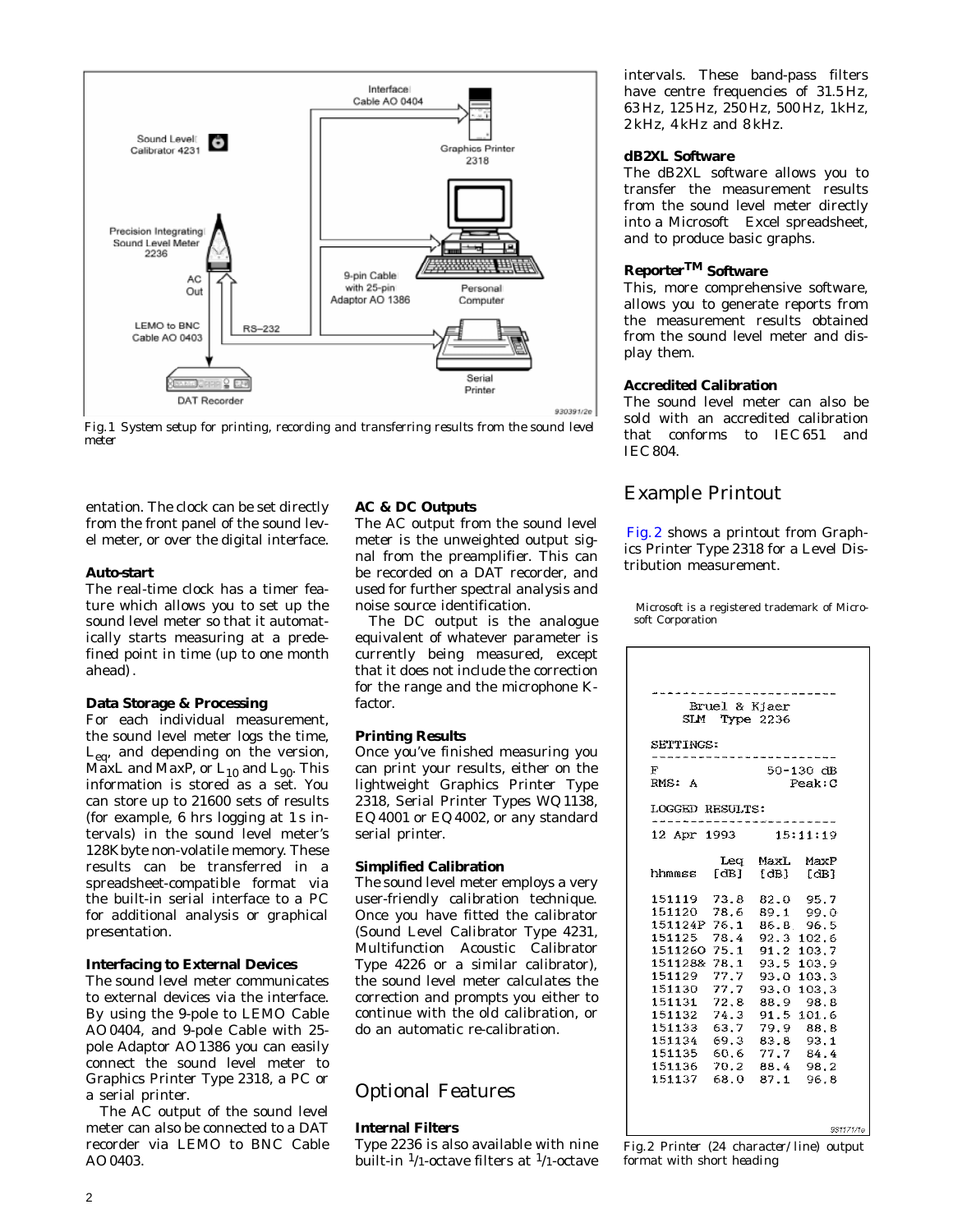# **STANDARDS:**

Conforms with IEC 651 (1979) and 804 (1985) Type 1, and ANSI S1.4 – 1983 and Draft S1.43, 6th September, 1992 Type 1

1/1-octave filter set conforms with IEC 225 – 1966 and ANSI S1.11–86, order 3, Type 1–D (Types 2236 C and 2236 D only)

# **MEASURING RANGES:**

| Range<br>(dB)                 | Max.<br>Peak<br>level | Upper limit (RMS) for<br>signals with crest<br>factor = $10(20dB)$ |
|-------------------------------|-----------------------|--------------------------------------------------------------------|
| $10^{\degree} - 90^{\degree}$ | 93                    | 73                                                                 |
| $20^{\dagger} - 100$          | 103                   | 83                                                                 |
| $30 - 110$                    | 113                   | 93                                                                 |
| $40 - 120$                    | 123                   | 103                                                                |
| $50 - 130$                    | 133                   | 113                                                                |
| $60 - 140$                    | 143                   | 123                                                                |

Only available with Types 2236 C and 2236 D when filter selected.

Level non-linearity caused by noise floor is <0.4 dB at 30 dB(A) (re IEC 651) and < 1 dB at 26 dB(A) † Level non-linearity caused by noise floor is <0.4 dB at

30 dB(A) (re IEC 651) and < 1 dB at 26 dB(A)

#### **NOISE FLOOR:**

#### **Typically:** 18dB(A)

**Maximum:** 20dB(A) RMS

Includes preamplifier's electrical noise and microphone's thermal noise

#### **DETECTORS:**

Simultaneous RMS and Peak with independent frequency weightings **Linearity Range:** 80dB **Pulse Range:** 83dB **Non-linear Distortion:** Too small to affect accuracy

**Peak Detector Rise Time:** <50µs

#### **FREQUENCY WEIGHTING:**

Selected independently for RMS and Peak **RMS:**

A, C according to IEC651 Type 1 L: flat from 10 Hz to 20 kHz (± 2 dB) with Type 1 tolerances

**Peak:**

C according to IEC651 Type 1 L: flat from 10 Hz to 20 kHz  $(\pm 2$  dB) with Type 1

tolerances

#### **FILTER (only available with Types 2236 C and 2236 D):**

**Band-pass Filters: Nine 1/1-octave filters at** 1/1-octave intervals (base 10)

**Centre Frequencies:** 31.5, 63, 125, 250, 500Hz, 1, 2, 4, 8kHz

**Maximum Noise Floor in Each Frequency Band:**

See diagram for details



#### **TIME WEIGHTING:**

| Int. | <b>USA</b>                       | UKi | <b>UKe</b>      | Jap. |
|------|----------------------------------|-----|-----------------|------|
|      | $S, F, I \mid S, F, I \mid S, F$ |     | S. F. I S. F. I |      |

# according to IEC651 Type 1

#### **DISPLAY:**

- 4 line LCD showing: • Measuring range and quasi-analogue bar showing input signal
- Battery low, pause and overload with hold indicators
- Time weighting and elapsed measurement time
- Frequency weighting (Peak or RMS) or filter centre frequency (only available with Types 2236 C and 2236 D), selected parameter with level

#### Optional back-light

The quasi-analogue bar is updated 15 times per second

Displayed parameter level updated once per second

#### **PARAMETERS:**

**Common (and UKi only):** MaxL, MinL, MaxP, Peak, SPL, L<sub>eq</sub>, SEL, L<sub>EP,d</sub> and Overload in %<br>of measurement time

**Specific:** 

|                                                | Int.              | <b>USA</b>                                | <b>UKe</b>                    | Jap.                                              |
|------------------------------------------------|-------------------|-------------------------------------------|-------------------------------|---------------------------------------------------|
| $\Gamma^{\text{lm}}$                           | ✓                 | ✓                                         | ✓                             | ✓                                                 |
| Inst.                                          |                   |                                           |                               | ✓                                                 |
| IEL                                            | ✓                 | ✓                                         | ✓                             |                                                   |
| LAE                                            |                   |                                           |                               | ✓                                                 |
| LCE                                            |                   |                                           |                               |                                                   |
| LLE                                            |                   |                                           |                               | ✓                                                 |
| $L_{AV,4}$                                     |                   | ✓                                         |                               |                                                   |
| $L_{AV,5}$                                     |                   | ✓                                         |                               |                                                   |
| Variable L <sub>N</sub>                        |                   |                                           | ✓                             |                                                   |
| <b>Defaults</b><br>(fixed for<br>Int. Version) | $L_{95}$<br>$L_5$ | $L_{90}$<br>$\mathsf{L}_{50}$<br>$L_{10}$ | $L_{90}$<br>$L_{50}$<br>$L_1$ | $L_{95}$<br>$\mathsf{L}_{50}$<br>$\mathsf{L}_{5}$ |

**Resolution:**

L<sub>N</sub> Values: 0.5dB **Other Parameters:** 0.1dB

#### **EXCHANGE RATE:**

| Int. | <b>USA</b> | UKi | <b>UKe</b> | Jap. |
|------|------------|-----|------------|------|
|      | 3.<br>4, 5 |     | c          |      |

#### **RESET:**

Resets Buffer (including elapsed time) to zero. Warning prior to reset if elapsed time  $> 1$  min. Reset when changing frequency or time weighting

Resets all results in Log, Memory and Buffer if held down together with 〈**Data**〉

Optional reset when changing level of measurement range (L<sub>N</sub>s not available if range change is without reset)

#### **MICROPHONE:**

Type 4188 prepolarized free-field  $1/2$ " condenser microphone

**Sensitivity:** –30dB re 1V/Pa ±2dB **Frequency Range:** 8Hz to 12.5kHz ±2dB

**Capacitance:** 12pF

#### **MEMORY:**

40 Records of Overall Results **RESULT LOGGING:**

| Int. | <b>USA</b> | UKi  | <b>UKe</b> | Jap. |
|------|------------|------|------------|------|
| -eq  | -ea        | -eq  | -eq        | -ea  |
| MaxL | ∟10        | MaxL | ∟10        | -5   |
| MaxP | -90        | MaxP | -90        | -95  |

| Log<br>Rate     | Log<br>Cap. | Int. | <b>USA</b> | <b>UKi</b> | <b>UKe</b> | Jap. |
|-----------------|-------------|------|------------|------------|------------|------|
| $0.1s^*$        | 36 m        |      | ✓          |            | ✓          | ✓    |
| 1s              | 6 h         | ✓    | ✓          | ✓          | ✓          | ✓    |
| 10 <sub>s</sub> | $21/2$ d    |      | ✓          | ✓          | ✓          | ✓    |
| 30 <sub>s</sub> | 71/2 d      |      |            | ✓          | ✓          | ✓    |
| 1 <sub>m</sub>  | 15 d        | ✓    | ✓          | ✓          | ✓          | ✓    |
| 5 <sub>m</sub>  | 75 d        |      |            | ✓          | ✓          | ✓    |
| 10 <sub>m</sub> | 150 d       |      | ✓          | ✓          | ✓          | ✓    |
| 15 <sub>m</sub> | 225 d       |      |            | ✓          | ✓          | ✓    |
| 30 m            | 450 d       |      | ✓          | ✓          | ✓          | ✓    |
| 60 m            | 900 d       |      | ✓          | ✓          | ✓          | ✓    |

\* only  $L_{eq}$  logged at this rate

#### **Logged To:** log or interface

**Memory Capacity:** 128Kbytes (Types 2236 A and 2236 C). Equivalent to 21600 sets of results (for example, 6hrs of 1s logging). 512Kbytes (Types 2236 B and 2236 D). Equiv-

alent to 86400 sets of results (for example, logging)

### **SERIAL INTERFACE:**

Compatible with EIA–574

Compatible with EIA–232–E with 25-pole adaptor

**Baud Rate:** 1200 – 19200 (1200 – 9600 for Japanese version)

**Data Bits:** 8

**Stop Bit:** 1 **Parity:** None

**Handshake:** Hardwire, XON/XOFF or None

| <b>Result</b><br>Output<br><b>Formats</b>        | Int. | <b>USA</b> | UKi | <b>UKe</b> | Jap.                   |
|--------------------------------------------------|------|------------|-----|------------|------------------------|
| Overall                                          | ✓    | J          | ✓   | ✓          | ✓                      |
| Logged<br>(Printer)                              | ✓    |            | ℐ   |            |                        |
| Logged<br>(2318)                                 | J    |            |     |            |                        |
| Logged<br>(Spreadsheet)                          | ✓    | J          | ✓   |            | J                      |
| Level<br><b>Distribution</b>                     |      | ✓          |     |            | ✓                      |
| Cumulative<br><b>Disribution</b>                 |      |            |     |            |                        |
| <b>Distribution</b><br><b>Resolution</b><br>(dB) |      | $1$ or $5$ |     | $1$ or $5$ | 0.5, 1,<br>2, 5,<br>10 |

**Heading:** Long or short (only short for USA model)

# **DC OUTPUT:**

Short-circuit protected coaxial LEMO socket (series 00)